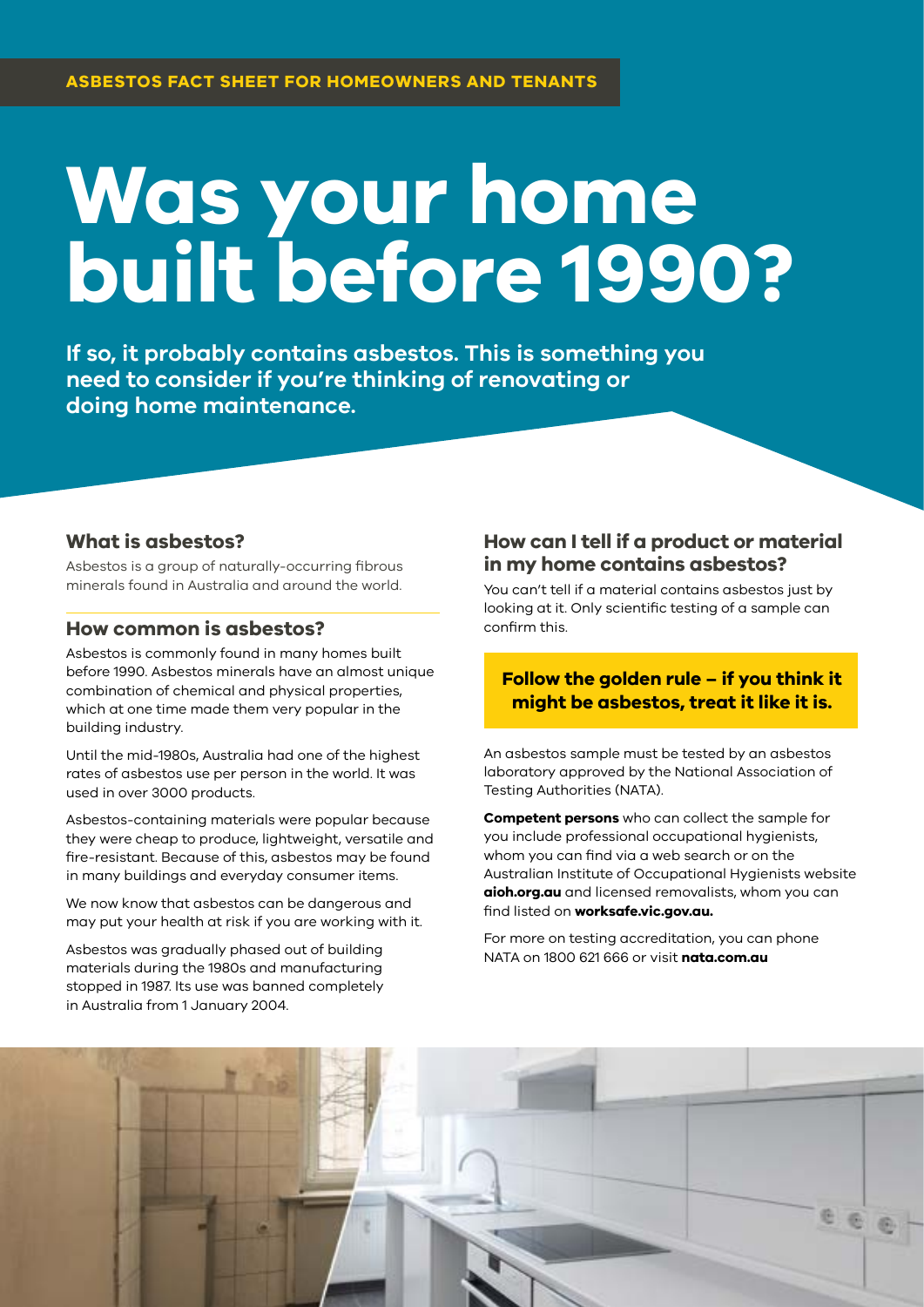

#### **Where am I likely to find asbestos?**

Because of its popularity as a building material, many homes built in Victoria before 1990 are likely to contain asbestos in some form. The image below shows some of the common places it can be found.

You can also use the interactive tool on **[asbestos.vic.gov.au](http://asbestos.vic.gov.au)** which will guide you through locations where asbestos could be found in the home.



Remnants of asbestos can also be found in soils where old sheds or houses have been demolished in the past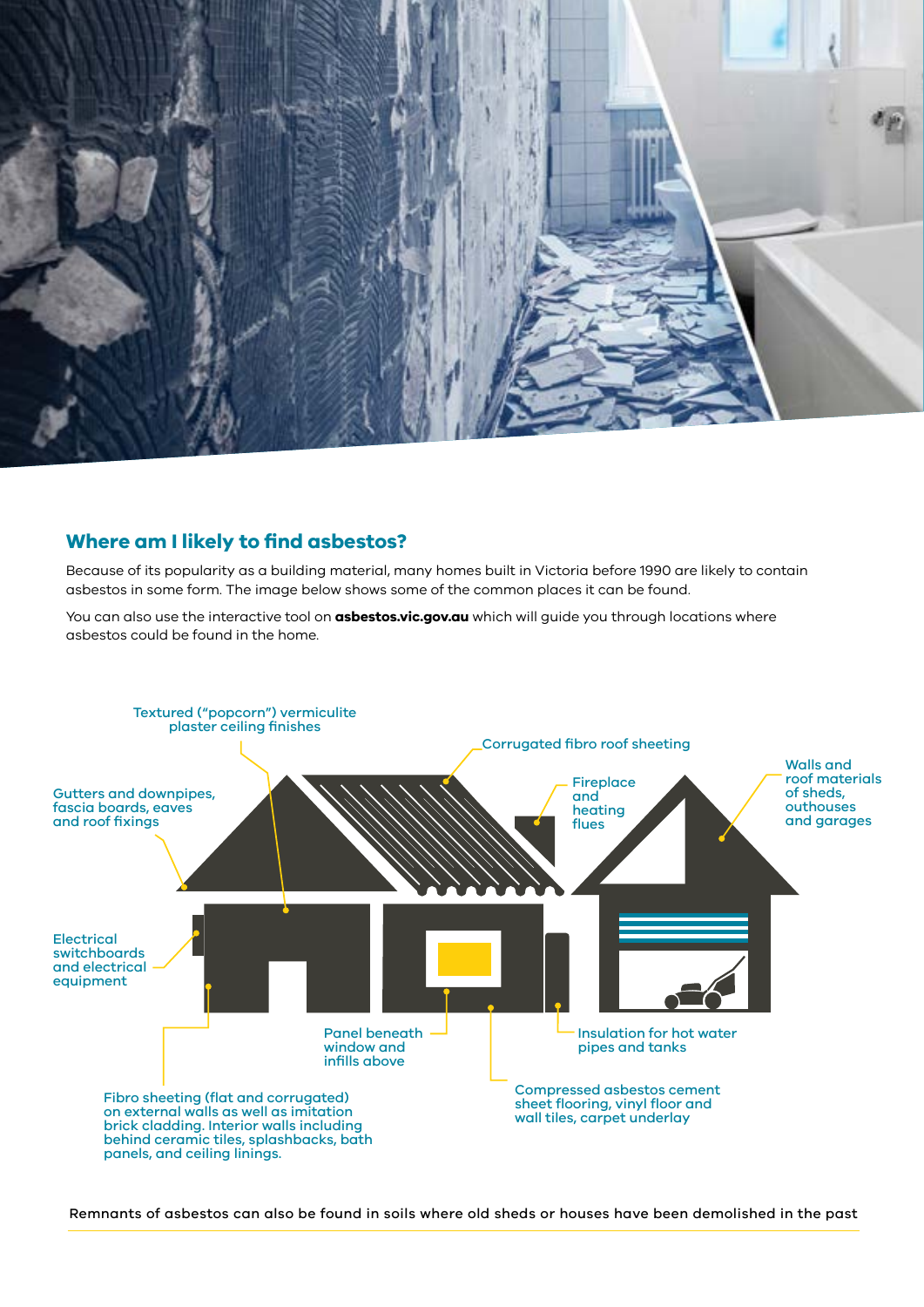

#### **Why is asbestos dangerous?**

Asbestos can be hazardous to your health. Breathing in asbestos fibres can lead to diseases such as asbestosis, lung cancer and mesothelioma. These diseases can take decades to develop and have no known cure. They can cause debilitating illness and premature death. This is why precautions should be taken to minimise exposure to airborne asbestos fibres.

## **Types of asbestos**

There are two categories of asbestos building materials - **"non-friable"** and **"friable"**.



**Non-friable** (also known as **"bonded"**) asbestos products are made from a bonding compound (such as cement) mixed with asbestos. They are solid and rigid, with the asbestos fibres tightly bound within them and generally less likely to be released into the air. Examples of non-friable asbestos include asbestos cement (AC) sheeting (fibro) and vinyl asbestos floor tiles.



**Friable** asbestos products are defined as materials that can be crumbled, pulverised, or reduced to a powder by hand pressure when dry. Typically, asbestos fibres are more easily released into the air from friable products. Examples of friable asbestos include insulation around hot water pipes and asbestos rope.

## **What should I do about the asbestos in my home?**

Asbestos is usually non-friable in residential buildings, except for items such as lining of electrical switchboards and backing on vinyl floor sheeting. **When it's sealed, undisturbed and in good condition, asbestos-containing material is very low risk** because asbestos fibres cannot be released into the air. **It can become a hazard when it's damaged or disturbed.** 

If you have asbestos in your home and you're not sure whether it is okay to leave it in place, then engage a competent professional to provide you with a risk assessment. If you end up leaving it in place, ensure it is protected and not disturbed. For example, do not drill holes for downlights in asbestos-containing ceilings or eaves. **Never use high-pressure water** to clean asbestos cement roofs (or any asbestoscontaining product). This can result in damage and widespread contamination by releasing asbestos fibres. The clean-up is also very costly.

If you want to have the asbestos removed from your home, or are conducting renovations or rebuilding, **in the majority of cases the law requires you to use a licensed asbestos removalist.** This is also the recommended option in all cases because of the potential health risks involved. You can find a licensed asbestos removalist on the WorkSafe Victoria website at **[worksafe.vic.gov.au](http://worksafe.vic.gov.au).**

**Follow the golden rule – if you think it might be asbestos, treat it like it is.**